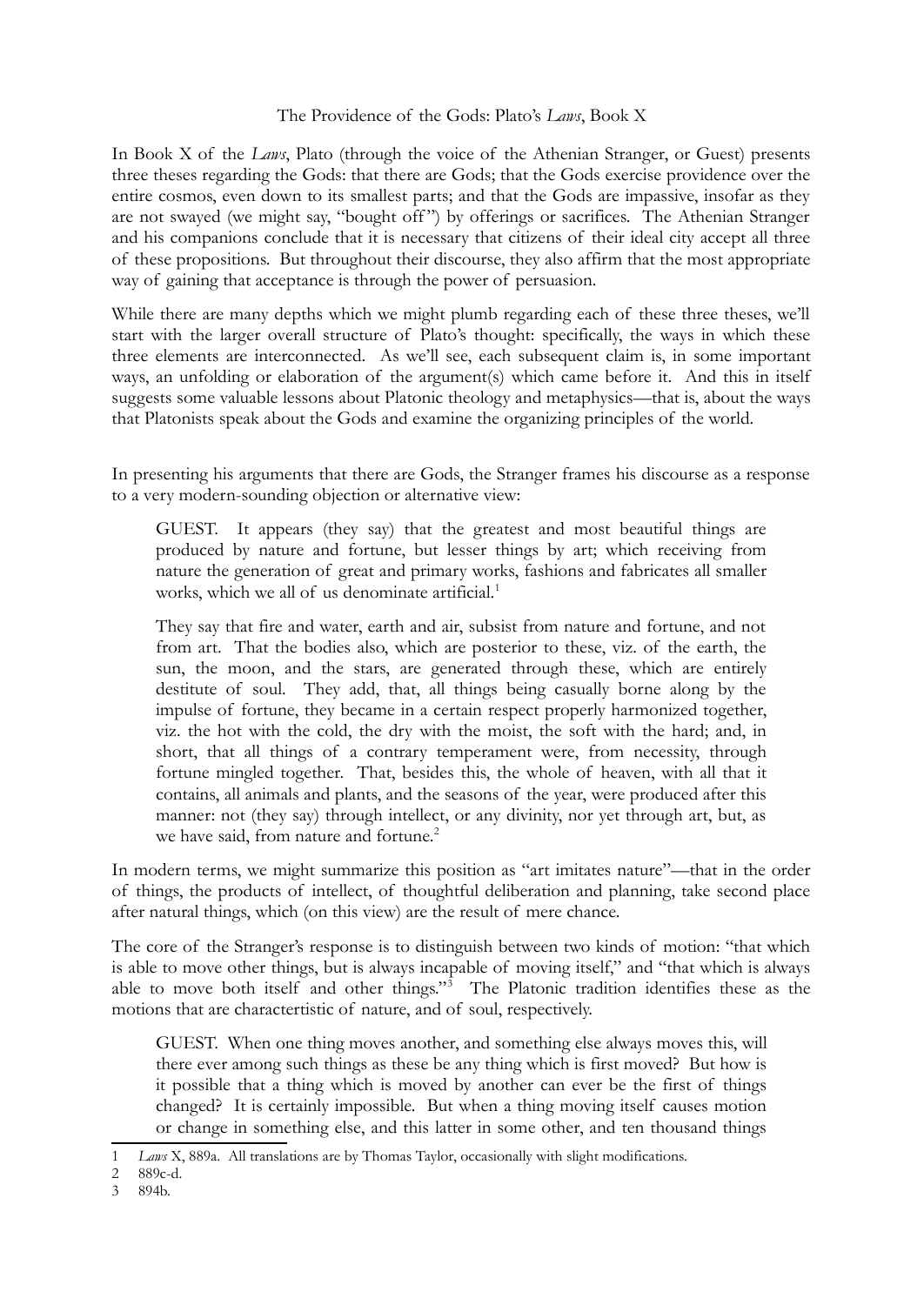are thus moved in succession — in this case, will there be any other principle of all these, than the motion of that which moves itself?<sup>[4](#page-1-0)</sup>

And later:

CLINIAS. Do you say, that the being moved by itself is the definition of that essence which we all denominate "soul"?

GUEST. I do say so. But if this be the case, do we yet desire it should be more sufficiently shown, that soul is the same with the first generation and motion of things which now are, have been, and shall be; and, again, of all the contraries to these; since it appears that soul is the cause of all mutation and motion to all things?

CLIN. Certainly not. For it has been sufficiently shown, that soul is the most ancient of all things, and is the principle of motion.

GUEST. Will not, therefore, the motion which subsists through another in another, but which is never the cause of a thing moving itself, be the second in order? and ought it not to be placed after the former motion, by whatever interval of numbers any one may choose to assign, since it is truly the mutation of an inanimate body?

CLIN. Right.<sup>[5](#page-1-1)</sup>

The Stranger will then conclude by gesturing toward Intellect which, in its turn, is metaphysically situated even before Soul. For where Nature is moved by another, and Soul is moved by itself, Intellect is altogether unmoved.

GUEST. Soul, therefore, by its motions, leads every thing in heaven, earth, and the sea; and the names of these motions are: willing, considering, taking care of, consulting, forming true and false opinions, rejoicing, grieving, daring, fearing, hating, loving, together with all such primary motions as are allied to these, and which, receiving the secondary motions of bodies, lead all things to increase and decay, separation and concretion, and to things consequent to these [...] and, lastly to all things which, soul employing, when it perpetually receives a divine intellect, governs all things rightly and well; but when it is conjoined with folly, it produces every thing contrary to these. Shall we admit that these things subsist in this manner, or shall we yet doubt whether they might somehow subsist differently?

CLIN. By no means.

GUEST. Shall we say, therefore, that the genus of soul which is prudent, and full of virtue, governs heaven and earth, and the whole period of generated nature, or that which possesses neither of these? Are you willing, therefore, that we should answer this question as follows?

CLIN. How?

GUEST. Thus, O wonderful man. If the whole path of the heavens, and the local motion of all the natures it contains, possess a nature similar to the motion, circulation, and reasonings of intellect, and proceed in a manner allied to these, it must evidently be granted, that the most excellent soul takes care of the whole world, and leads it according to a path of this kind.

CLIN. Right.<sup>[6](#page-1-2)</sup>

<span id="page-1-0"></span><sup>4</sup> 894e—895a.

<span id="page-1-1"></span><sup>5</sup> 896a-b.

<span id="page-1-2"></span><sup>6</sup> 896e—897c.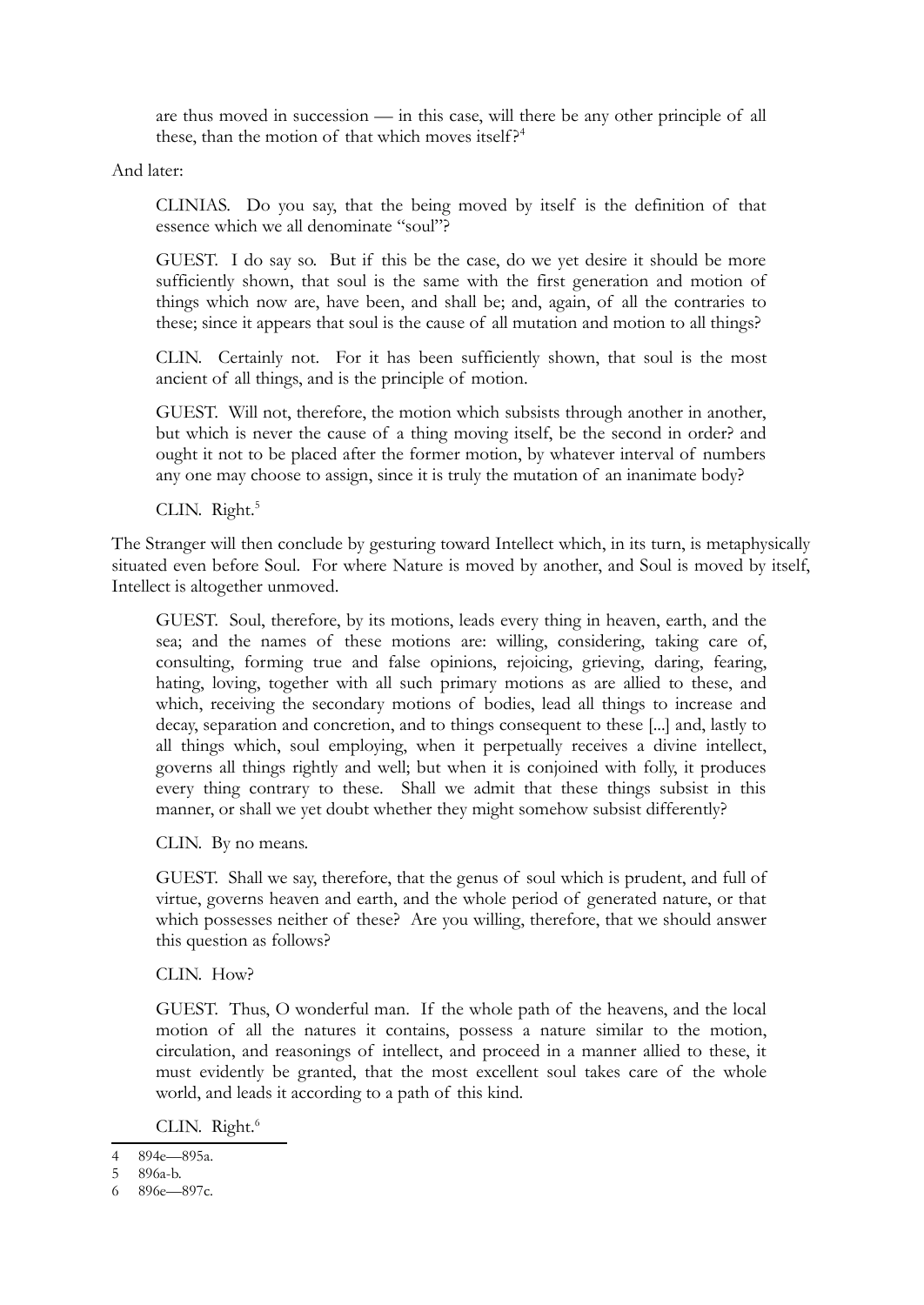We must appeal, then, not merely to a Soul of the world that imparts motion to Nature, but even more, such a soul must itself be allied with an Intellect which transcends it.

It's within this larger framework that Plato locates the providence of the Gods. Here, the Latinderived word *providence[7](#page-2-0)* translates the Greek term *pronoia*; each of these is formed from a root meaning "thought" or "intellect," together with the prefix *pro-*, "in advance." This is the same structure that we see in the English word *forethought*. So the concept of providence will include two interconnected components: knowing in advance what is needful, and acting on that basis of that knowledge, such that those needs are met.

The seeds of these are already present, inasmuch as the Stranger has just shown that Intellect must precede and account for Soul, just as Soul precedes and accounts for Nature. Taking as given that the Gods have the power that is needed to create the cosmos, the Stranger goes on to consider how such powerful beings might nonetheless neglect small, nearly insignificant things, such as human affairs. There are, he suggests, only two ways this could happen:

Either because he thinks the neglect of small things is of no consequence to the whole; or, if he thinks it is of consequence, yet he pays no attention to them, through indolence and luxury. Or is it possible that negligence can take place in any other way? For, when any one is incapable of taking care of all things, and, in consequence of this, neglects either such as are small, or such as are great, he is not in this case said to be negligent.<sup>[8](#page-2-1)</sup>

In this way, Plato gives us a triadic structure, consisting of knowledge, power, and will, as the basic requsites for providence. If any of these is lacking, so too the Gods' providence will be lacking; but if all are present, then we must accept the providence of the Gods.

The Stranger addresses the will of the Gods most fully in the third part of his argument, when he considers divine impassivity. For now, we can simply note that because the Gods, by their very nature, "are good from the possession of every virtue,"[9](#page-2-2) including the virtue of fortitude (as opposed to the vice of timidity),

We must acknowledge that it is impossible for them ever to act in an indolent and luxurious manner... For, in us, indolence is the offspring of timidity, but sluggishness, of indolence and luxury. … But the Gods cannot be negligent through indolence and sluggishness: for timidity is not present with them.<sup>[10](#page-2-3)</sup>

And so, the Gods—insofar as they are Gods—could not possibly lack either the power or the will for providence. That leaves the Stranger to consider their knowledge: could the Gods possibly think that "the neglect of small things is of no consequence to the whole"?

GUEST. Small things are seen and heard with greater difficulty than large things. But to carry, govern, and take care of a few things, and such as are small, is in every respect more easy than to carry, govern, and take care of the contraries to these.

CLIN. It is by far more easy.

GUEST. But since it is the province of a physician to take care of a certain whole, and he is both willing and able to do this, will this whole ever be in a good condition if he neglects the parts, and such things as are small?

<span id="page-2-0"></span><sup>7</sup> *Providence* is, of course, the English adaptation; the original Latin term was *providentia*.

<span id="page-2-1"></span> $901<sub>b-c.</sub>$ 

<span id="page-2-3"></span><span id="page-2-2"></span><sup>9</sup> *Laws* X, 900d. Indeed, as Proclus will emphasize, the Gods do not merely *possess* the virtues: they are the *source and origin* of the virtues.